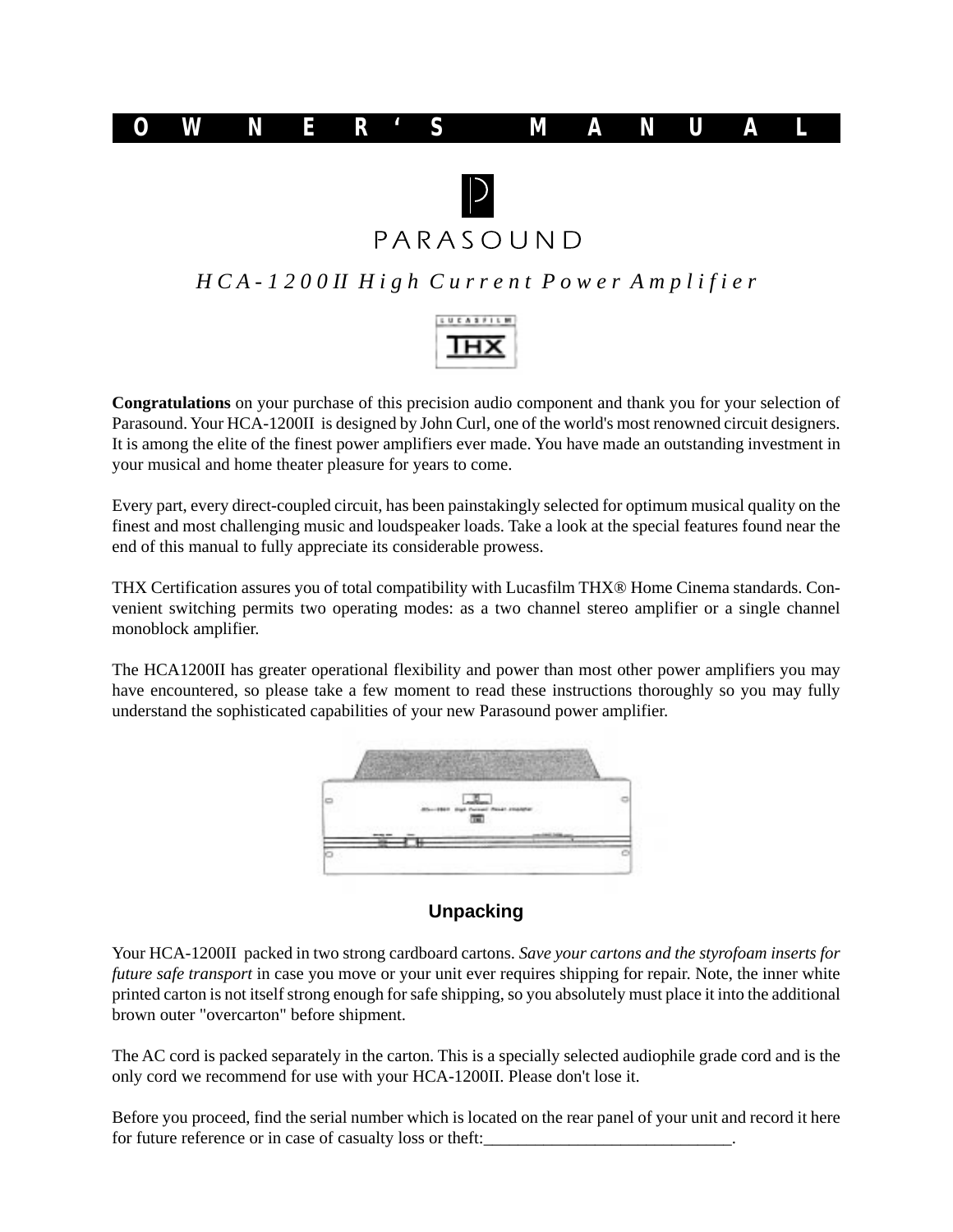# **Rear Panel**

- 1. Input jacks
- 2. Input level controls
- 3. Mono bridge mode selector switch
- 4. Channels 1, 2 4  $\Omega$  8  $\Omega$  speaker terminals
- 5. Main Fuse
- 6. AC cord connector 5 3 2 THX ۰ 4 6
- **Front Panel**
- 1. Power Switch
- 2. Standby-Operation LEDs
- 3. Current Overload LEDs

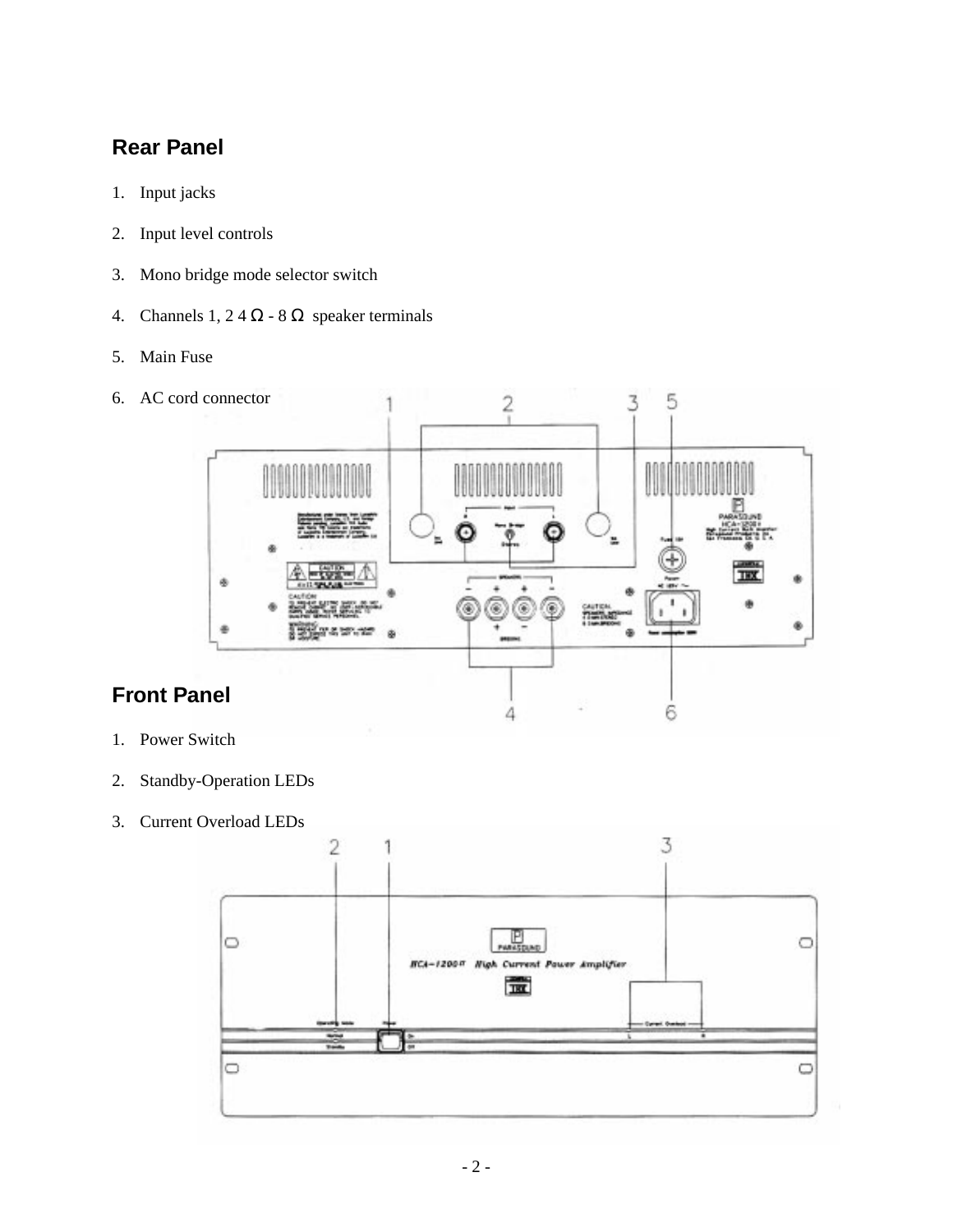### **Placement of your HCA-1200II**

Keep your Parasound HCA -1200II out of direct sunlight and away from windows which could ever be left open to let in rain. It should be placed away from heat sources such as hot air ducts or radiators. Make sure your cabinet or shelf can support its substantial weight!

Always place your unit horizontally. Do not place your unit directly on a carpet whose pile could interfere with air flow into its bottom vent openings. If you place your HCA-1200II on the floor near your speakers, put its feet on a piece of wood to elevate it above the pile of the carpet. If you stack your components, it's better to place your HCA-1200ll alongside your other components.

Your HCA-1200II operates with high idling, or bias, current to reduce higher-order harmonic distortions. This results in noticeably warm operation which could disturb components stacked on top of it. If is inside a cabinet, allow ample ventilation. You may require a small external fan to ensure adequate ventilation within a cabinet. Very sensitive low-level sources placed too close to your HCA-1200II might pick up some hum radiated from its enormous power supply.

### **Rack Mounting your HCA-1200II**

Your HCA-1200II can be mounted in a space slightly higher than a 3 unit 19" rack. Make sure you select heavy duty mounting bolts and nuts and use washers under the heads of the bolts to avoid scratching your amplifier's anodized front panel. It's safest if you don't attempt to hold your unit in place yourself while you attach the bolts and nuts. Have a strong helper support the unit while you attach it to the rack.

The heat generated by your HCA-1200II may require an external fan to assist air flow if you have another component mounted directly above it in the rack.

## **Making Connections**

•*Before making any signal or speaker connections, make sure your power amplifier is turned off.*

When making connections, make sure there is no strain or tension on input leads or speaker wires that could cause them to pull loose later on. You have several input connection options, so please take care and do not rush.

#### **lnput connections**

Use the right and left channel RCA jacks for stereo operation.

For mono operation, use only the right channel input jack and leave the left channel jack disconnected.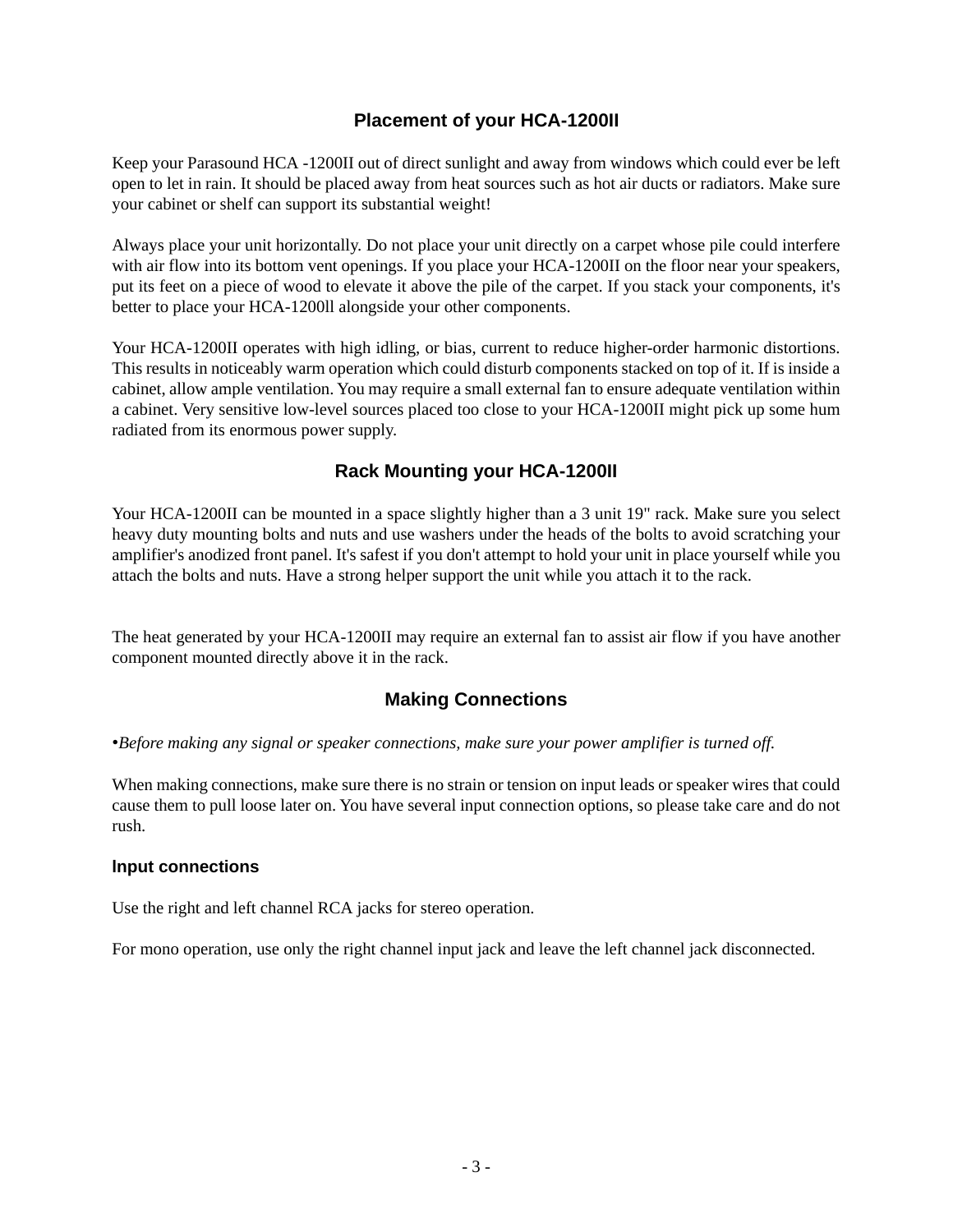### **Speaker connections - General recommendations**

You may use bare solid or standard wire up to AWG12, certain spade lugs, banana or  $3/4$ " (19mm) dualbanana plugs with the HCA- 1200II speaker terminals. lf you use bare wire without plugs, make sure you strip off only enough insulation so the bared wire fits through the hole that runs sideways through the terminal's metal shaft. *Before inserting the wire, twist all its strands tightly to prevent strays that could cause a short circuit between + and - terminals*.

#### •**Note**

The speaker terminal shafts may be slightly too thick to accomodate standard 1/4" spade lugs. If you prefer to use spade lugs instead of banana plugs, you can insert one half of each "spade" into the hole across each terminal shaft. But if you do this, make sure you don't permit the lug to rotate as the terminal is tightened down. It can easily cause the terminal shaft to shear off, as it is relatively weak in this one area due to the large diameter of the opening for accomodating heavier gauge wires. We recommmd banana plugs for convenience. The HCA-1200II Limited Warranty does not cover terminals which have been sheared after twisting by spade lugs.

#### **Polarity**

It is important to observe correct polarity. One side of the speaker wire will have some sort of mark: either printing, a raised ridge on the insulation or a different color of conductor. This permits you to know which wire you had connected to the + and which to the - speaker terminals so you can do exactly the same at the power amplifier terminals. Polarity is marked separately for both stereo and bridged connections.

#### **Mono Speaker Connection**

When you bridge the left and right channels, you connect your speakers to the combined bridged channels differently. You bridge by using only the two red + terminals. Also will note the red + terminals have alternate markings for bridging. The right channel's red terminal becomes -, and the left channel's red terminal becomes +.

Unbridged stereo speaker connections can be made with two standard 3/4" (19mm) "dual banana" plugs. You may also use a single standard 3/4" (19mm) "dual banana" plug for the mono bridge connection to the two inner red + terminals.

### **Mono Bridge Switch**

Simply select Mono (up) or Stereo (down) as marked on the rear panel. We recommend that the power is switched off before moving this switch. If you accidentally leave the Mono Bridge switch in the Mono (up) position, you will find stereo output will be very weak and distorted. Tum the unit off before switching back to Stereo (down).

#### *•***Safe Operation Note**

You may use  $4 \Omega - 8 \Omega$  rated speakers for stereo operation. Lower impedance loads are not recommonded, as they may cause overheating and trigger one of the many protection circuits.

You may use only  $4 \Omega$  rated speakers for mono bridged operation only if you don't intend to run your HCA-1200II at high levels for extended periods.

This  $8 \Omega$  restriction results from the mathematics of the bridging circuitry. In the bridge mode each channel of the amplifier functions for only the + or - half of the musical waveform. Thus, each channel "sees " only half of the speaker's impedance. Use of an  $8\Omega$  speaker means that the load for each channel is 4  $\Omega$ . And for a 4  $\Omega$  speaker, it would result in only 2  $\Omega$ .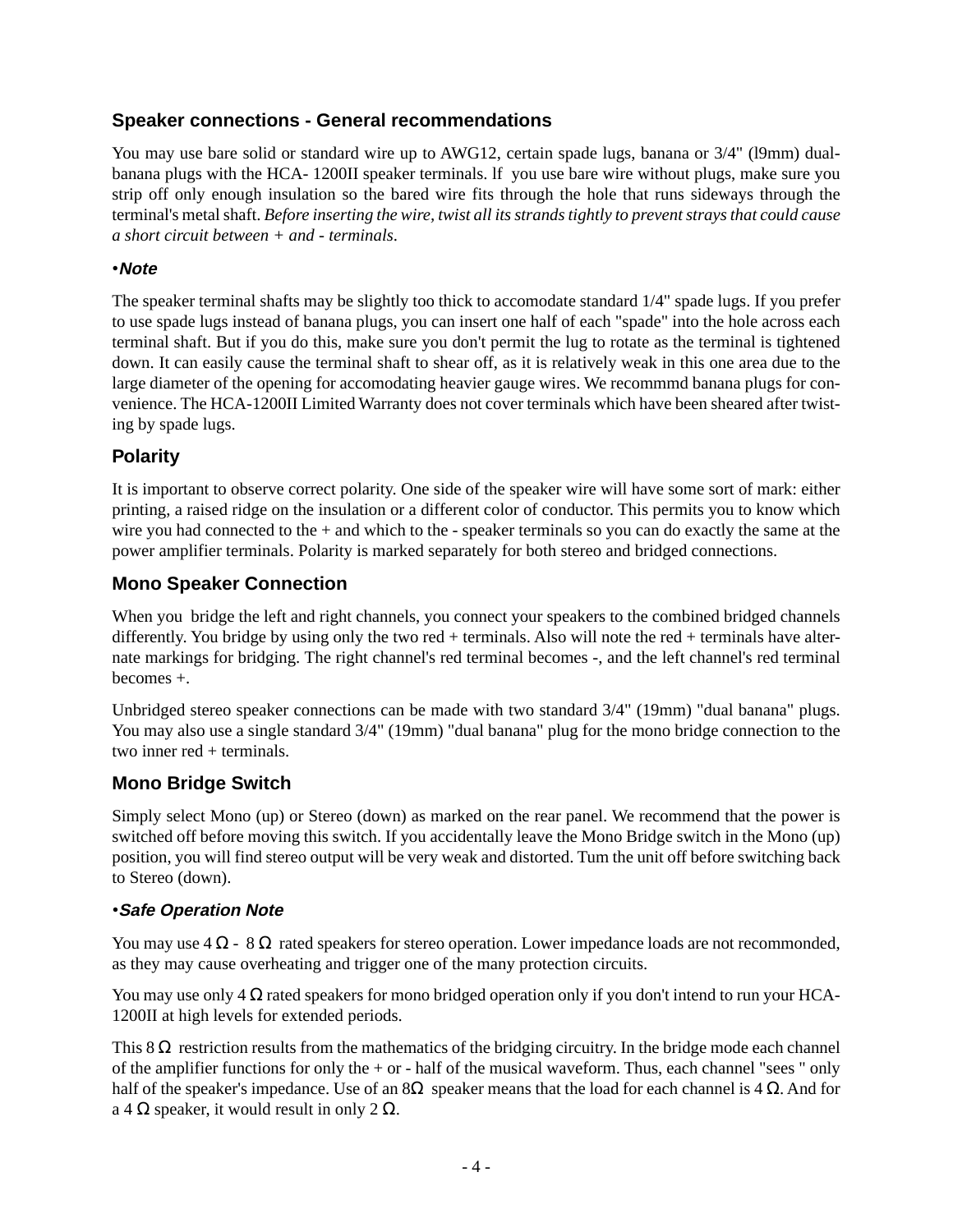## **Dual "Half-Stereo" Operation**

For a sonically superior high power alternative to mono bridging, you can enjoy the best possible sound by using a pair of HCA-1200IIs, and operating each unit on one channel rather than bridged mono. You will gain substantial reserve power, since only one channel is now drawing upon the enormous power supply.

While you will not obtain the full 625 watts at  $8 \Omega$  available in mono bridging, you can obtain approximately 250 watts at 8  $\Omega$ , or 450 watts at 4  $\Omega$ . The audio signal is not required to travel through the additional phase inverter circuits required for mono bridging, and the resulting clarity will more than compensate for the slightly lower available power.

Unlike mono bridged operation, with Dual Half-Stereo operation, you also have the option of using speaker loads of  $4 \Omega$  or less.

For Dual Half-Stereo, simply connect only one channel's input and output of each HCA-1200II. Leave the Mono Bridge switch in its Stereo (down) position. Leave the other channel of both amplifiers disconnected. It doesn't matter which stereo channel you use on each amplifier.

### **Use Good Speaker Wire**

For best result you should never use speaker wire thinner than 16 gauge to avoid constricting the sound stage and deteriorating bass response. You may also wish to experiment with audiophile-grade speaker wire and interconnects. Each will have a different characteristic sound and some may be more compatible with the sonic signature of your various components.

### **Audiophile-grade AC line cord**

Before you attach the AC cord, make sure the HCA-1200II power switch is in its off position.

The HCA-1200II includes an audiophile-grade detachable AC cord. We recommend that you use only this cord and try to make direct connection to the AC wall outlet. Connection to a flimsy extension cord will seriously impair the sound reproduction of the HCA-1200II. We do not recommend you connect the amplifier to the accessory AC outlet on your preamplifier. The current draw exceeds the ratings of most preamplifier's power switches and power cords and could cause premature failure of the switch, not to mention degradation of the sound.

If you use an external AC line conditioner/surge suppressor, make sure it can handle the full power required by the amplifier. lf you want the very best sound possible, you might consider having a licensed electrician run a dedicated AC power line for your HCA-1200II. This will isolate it from most of the power line interference caused by older wiring and household appliances.

• While 3 pin grounded AC cords are standard on most high end components, sometimes it becomes necessary to reverse the polarity of the AC plug to reduce hum. In this case, you may use a 3 pin -to- 2 pin AC plug adaptor, or cheater plug, which is readily available at low cost from any hardware store.

If you believe your system has a hum problem, the first step is to reverse the AC plugs of your other components, one by one, starting with the preamplifier. In many cases, this will eliminate the problem.

lf this fails, it may be necessary to reverse the direction of the HCA-1200II's AC plug. Please do not cut off its 3rd ground pin; you may need it again if you change components. The preferable way is to purchase the "cheater"" with only two pins which can insert in either way in the wall outlet. This will not compromise the sound quality of your system.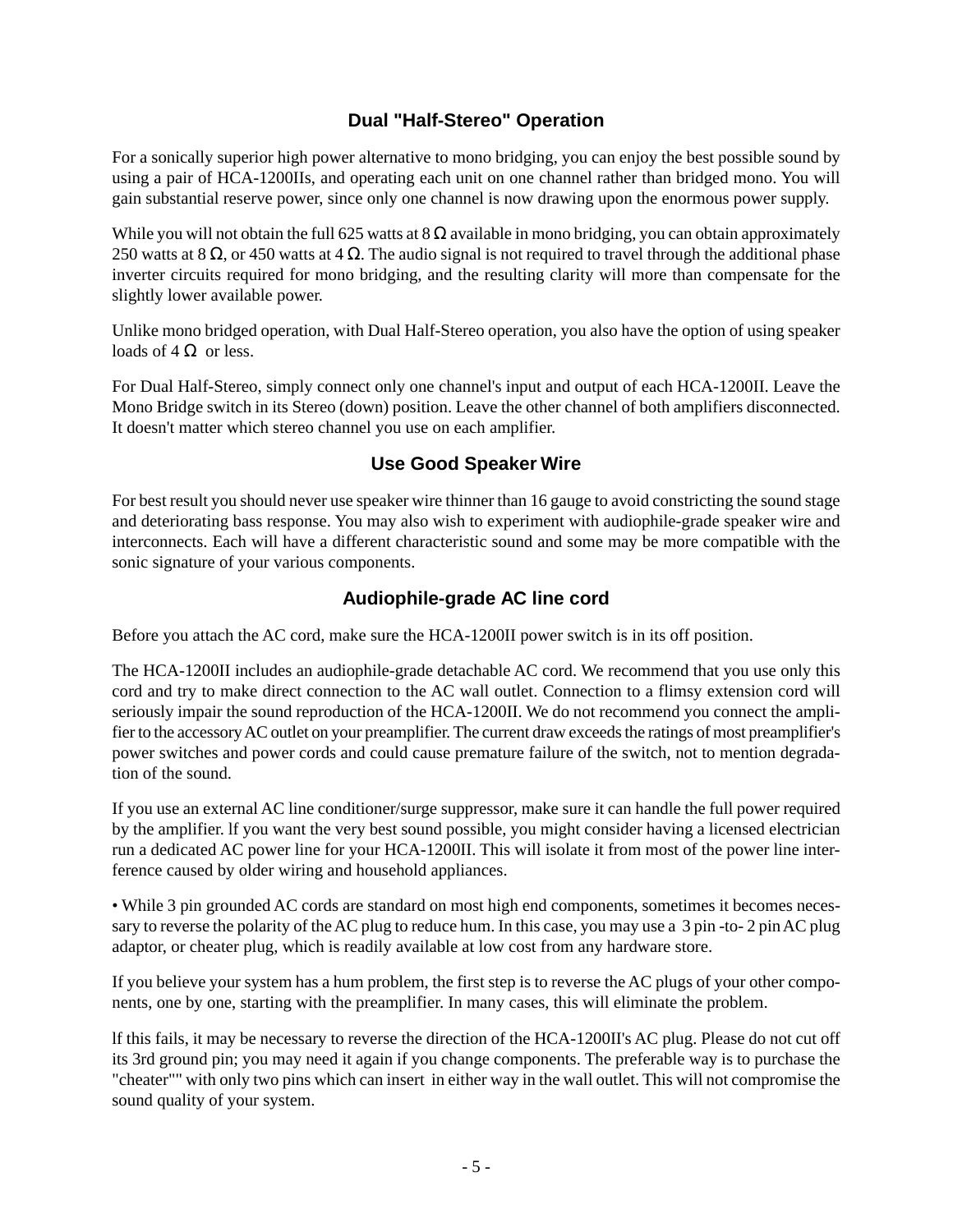## **Operating your HCA-1200II**

### **Power Switch**

Press the upper side to turn the unit on; press the lower side to turn the unit off.

### **Standby/Operation LEDs**

The red Standby LED will come on red whenever you first turn the unit on. It will light for about four to five seconds while the amplifier circuits are stabilizing before the protection relays start to energize. At this time the red LED will turn off and the green Operate LED will come on to signal normal operation is available. It will also light up red whenever there is a short circuit or fault which triggers the protection circuits. Whenever the red LED illuminates, no sound can be heard. lf the red Standby LED lights up during operation, it could indicate that more DC than its servos can handle is present at the input, an overload, a short circuited speaker line or possible internal fault. The protection circuits automatically reset. Turn the unit off for at least 10 minutes while you check your connections, then try again. lf the red LED continues to glow, you should contact your Dealer, Installer or Parasound Technical Service for further advice.

### **Current Overload LEDs**

The Current Overload LEDs for left and right channels will only illuminate if the unit is driven at its maximum current capacity. These LEDs will indicate overload of the power supply just before the onset audible distortion. In virtually all imaginable listening situations, these LEDs will rarely illuminate.

#### **Level Controls**

Each channel has a separate input level control. When your HCA-1200II is used in a THX installation, each level control must be set at its maximum, which corresponds to THX reference Ievel.

The HCA- 1200II will sound best with its level controls set to maximum, or "THX Level," where they are effectively out of the audio signal path. However, if your preamplifier has very high gain, and its volume control cannot trace properly for left-right channel balance near its minimum position, it may be necessary to reduce the input level control settings on the HCA-1200II.

However, for correct THX operation, the controls must be at maximum.

We deliberately have located the level controls on the rear panel, so they can be set once and forgotten, out of the reach of curious children or guest.

### **Breaking-in your HCA-1200II**

Like other great power amplifiers, the HCA-1200II requires at least 72 hours of continuous operation after it is first turned on to sound its best. This gives the materials in various parts a chance to "form" so audio signals achieve greater definition, smoothness and transparency.

Although the unit will sound spectacular when you first operate it, you will find it worthwhile to listen again after a few days and you'll discover details in your music and videos you may not have guessed were there.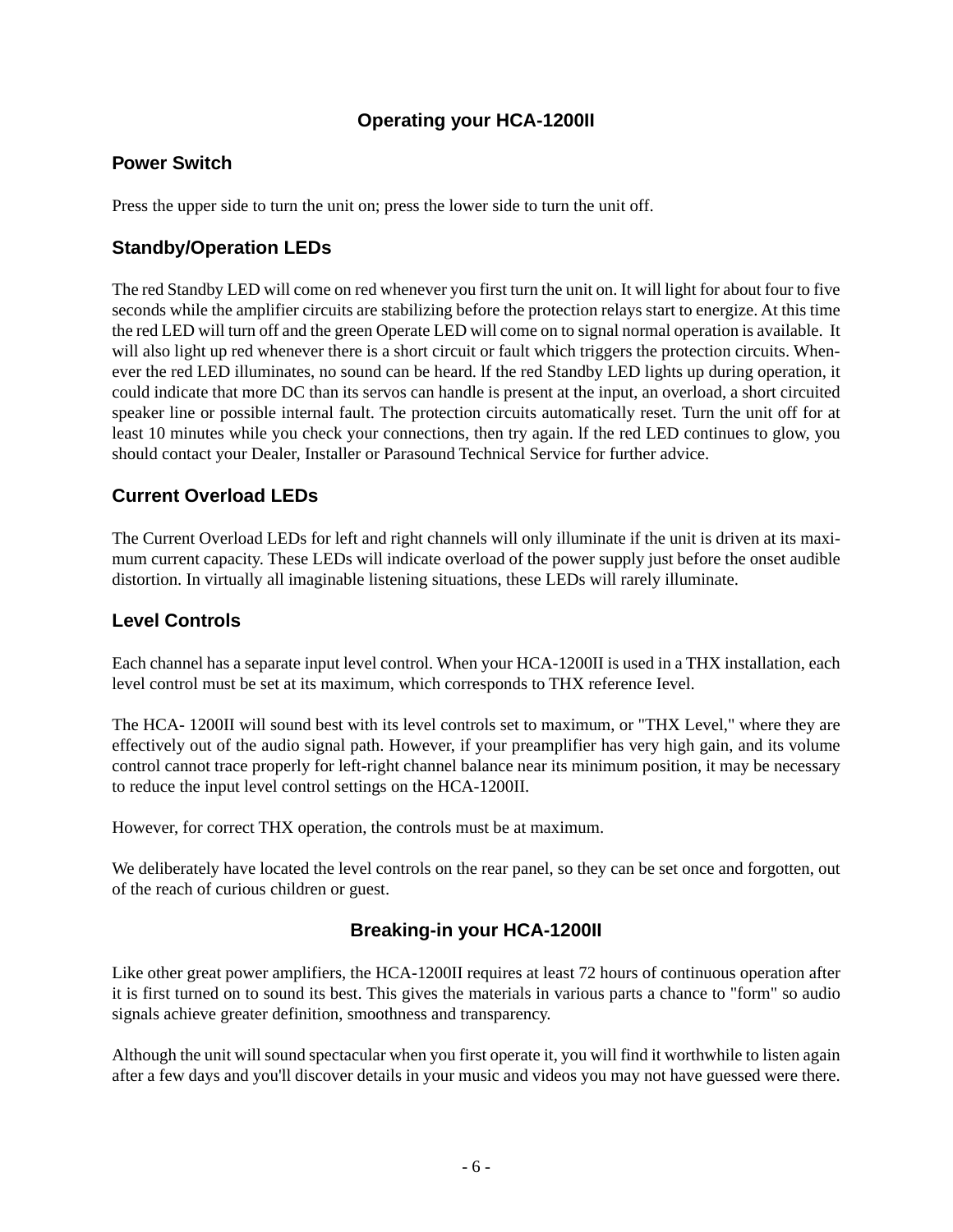### **Maintaining your HCA-1200II**

The HCA-1200II requires no periodic maintenance and has no user serviceable parts inside. Do not remove the top cover to avoid risk of electric shock. To keep it clean use only a soft cloth and never use any solvents or abrasives. Fingerprints may be removed with a soft cloth moistened only with a few drops of water.

The amplifier has corrosion-free gold input jacks, but each year it is a good idea to twist the input plugs to preserve perfect signal transfer by removing corrosion which might have accumulated on the connecting plugs themselves. *Make sure the unit is turned off while you do this.*

#### **Fuse**

The HCA-1200II has one external 10 ampere fuse which may blow as a result of an internal fault condition. This protects the unit from possible damage to internal parts. *Never* replace this fuse with a larger value. Substitution of a larger fuse may create serious stress or damage to internal parts and will void your warranty.

### **In Case of Trouble**

lf you suspect a problem with this unit, first recheck all your connections. If only one channel is inoperative, the trouble may be caused by another component or even a defective hookup cable. However, if the same channel is at fault when you reverse the Left and Right channel pair cables to your HCA-1200II (turn it off before moving wires), it may indicate trouble within the power amplifier itself. We suggest you contact your authorized Parasound Dealer or Installer, or call Parasound Technical Service if you suspect a problem. We may be able to suggest other diagnostic tests you can easily perform yourself and which will save you a lot of trouble.

If it is determined that the HCA-1200II should be returned to Parasound for inspection and possible servicing, you must first call or write to obtain a Return Authorization number. You will be asked to repack the unit in its original styrofoam packing and *both* of its cardboard cartons for proper protection in transit. We will give you shipping instructions.

Units that arrive without the correct Return Authorization number, without a suitable shipping carton or evidence of improper internal packing or collect will be refused. We cannot accept collect shipments. After repair under warranty, the unit will be returned to you prepaid. If we found no problem with the unit, we will return the unit with collect charges for return shipping charges.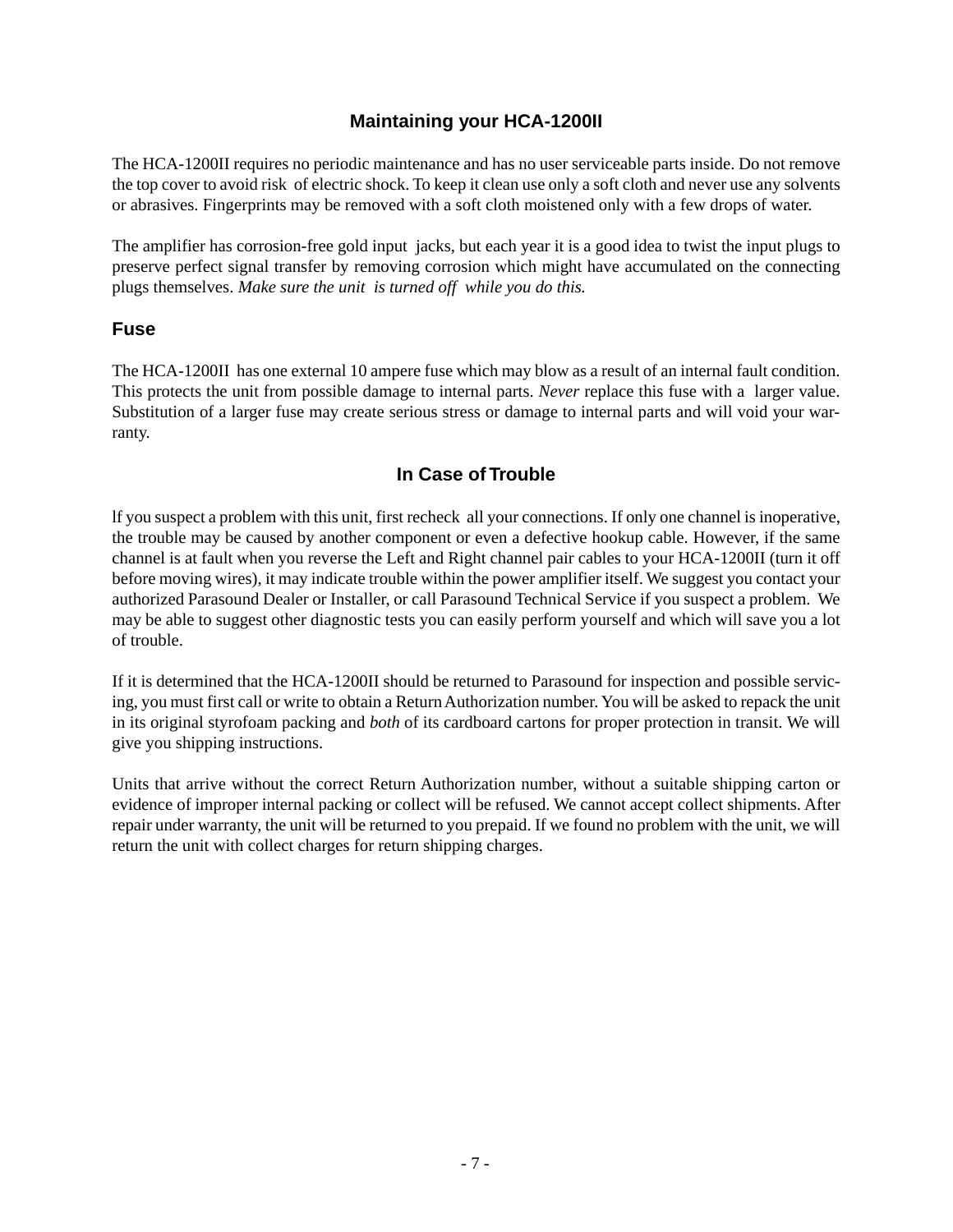### **Parasound HCA-1200II Specifications**

### **Continuous Power Output - Stereo**

205 watts RMS x 2, 20Hz-20kHz,  $8 \Omega$ , both channels driven 315 watts RMS x 2, 20Hz-20kHz, 4  $\Omega$ , both channels driven

**Continuous Power Output - Mono** 625 watts RMS, 20Hz-201kHz, 8 Ω

### **Current Capacity**

40 amperes continuous 57 amperes peak

#### **Slew Rate**

>130V/µsecond

# **Frequency Response**

8Hz-150kHz, +0/-3dB at 1 watt

## **Total Harmonic Distortion**

< 0.06% at full power < 0.03% typical levels

**TIM** Unmeasurable

**IM Distortion**  $< 0.04\%$ 

#### **Dynamic Headroom**  $> 2dB$

**lnterchannel Crosstalk**  $> 80$ dB at 1 $kHz$  $> 63$ dB at 10kHz

**lnput lmpedance**  $42kΩ$ 

### **lnput Sensitivity**

1.4V for rated output 1.0V for 28.28V output, THX reference level

# **S/N Ratio**

> 110dB, input shorted, IHF A weighted

#### **Damping Factor** > 600 at 20Hz

**Dimensions** 19" wide x 5.5 high x 13" deep

**Weight** 37 lbs. net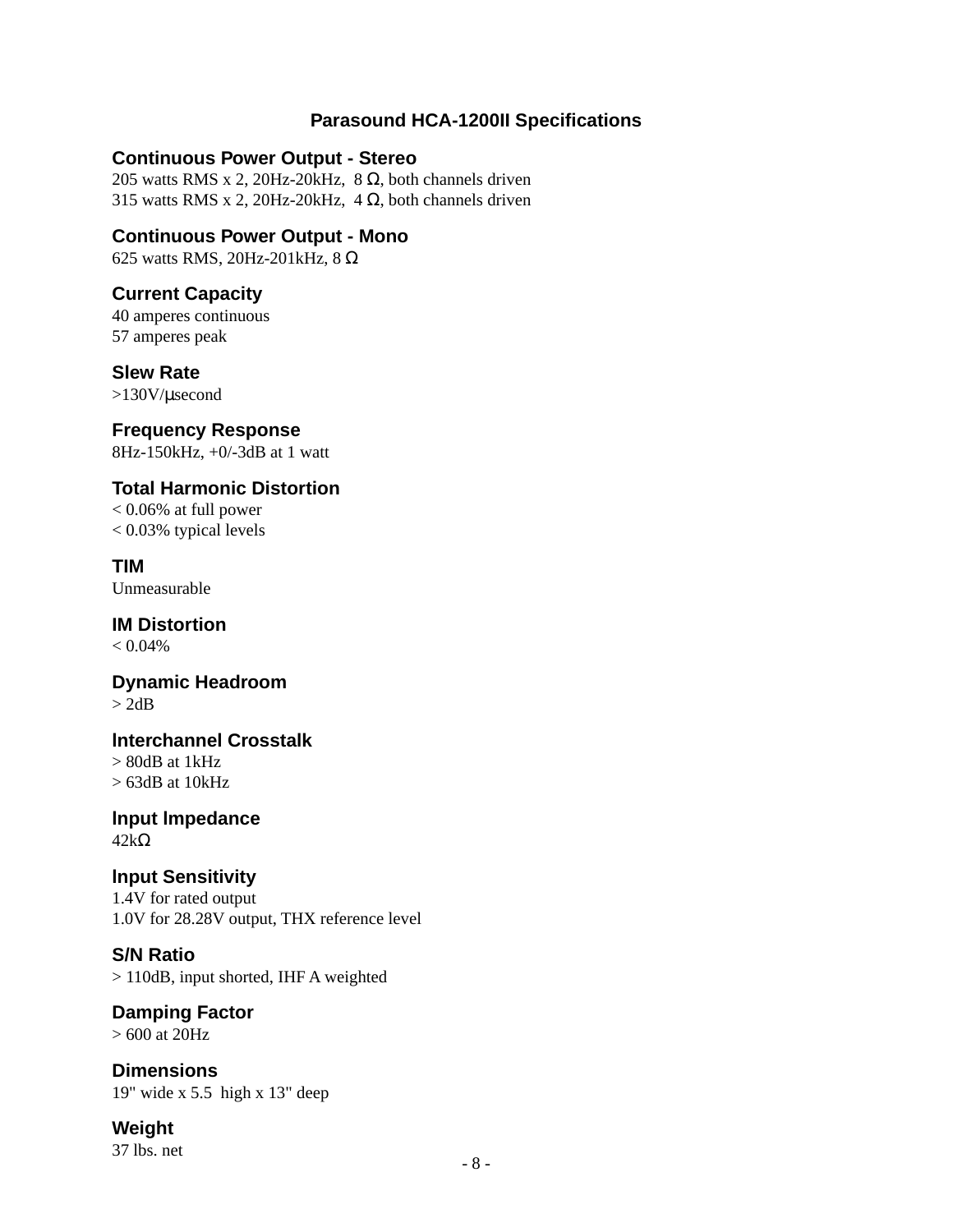#### **Special Features**

- THX certified by Lucasfilm Ltd.
- Massive 1kVA power transformer
- 60,000µF computer-grade capacitors in power supply
- Multiple polystyrene film bypass capacitors in power supply
- Cascode Class A input stages with matched J-FET pairs
- Hand picked MOSFETs in high voltage driver stage
- 10 pairs of 50MHz, 15 ampere bipolar output transistors
- Output transistors direct-coupled to speakers without LRC network
- DC servo direct-coupled audio circuits with 3Hz roll off
- Linear tracking, instantaneous-acting DC servos
- High-bias Class AB operation
- Gold-plated metal structure RCA input jacks
- Multiple temperature sensors and silver-cadmium relay protection
- FR-4 glass epoxy circuit boards, double-sided for precision
- Proprietary quick-settling bias circuit obviates warmup period
- Custom designed audiophile-grade AC power cord.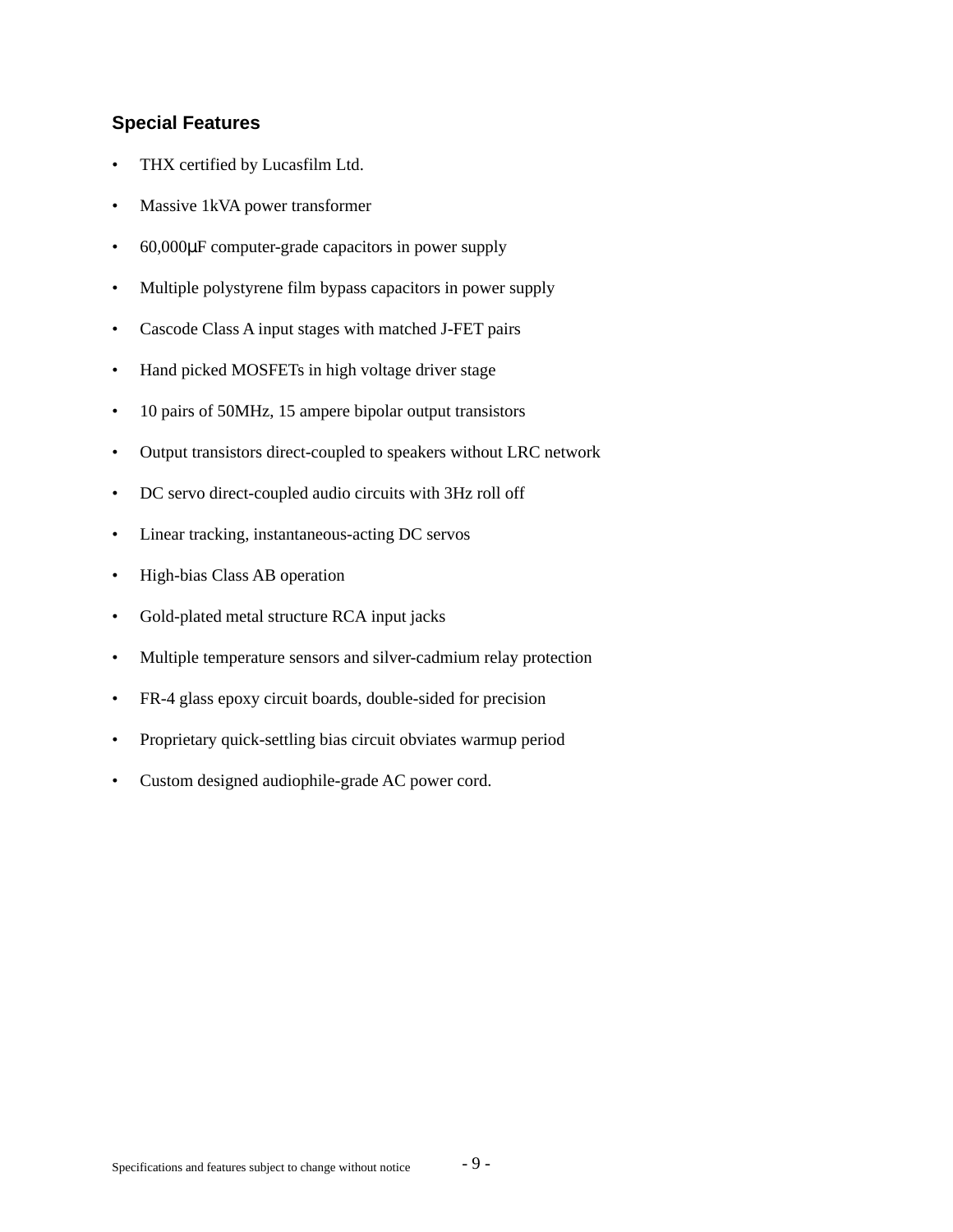### **About the Designer of your HCA-1200II**

We created your Parasound HCA-1200II to be among the finest amplifiers ever made for the reproduction of *music*. To build a world class amplifier, we turned to world class designer, John Curl. John is considered one of the most respected designers of our time. His advances in the art of audio have been renowned for over 20 years. And now his legendary quality has been brought to home audio and home cinema reproduction.

John was the designer of the Mark Levinson JC-2 preamplifier in 1974. A landmark product whose performance justified its stunningly high price, it inspired the emergence of the high end audio industry. He designed the mastering recorders used by Wilson Audio and Mobile Fidelity, the mixing consoles used by the Grateful Dead for concerts and recordings, and electronics at the site of the famed annual Montreux Jazz Festival in Switzerland. Most recently he has redesigned the recording electronics for Stereophile Magazine.

John has published definitive articles on advanced circuit design and the influence of different capacitor types on the reproduction of music. He designed the Denneson JC-80 preamplifier, Symmetry electronic crossover, SOTA head amplifier and collaborated with noted Finnish designer Matti Otala in explorations of the phenomenon of Transient lntermodulation Distortion.

John also builds the wonderfully musical, quiet (and very expensive) Vendetta Research phono preamplifiers which have earned rave reviews in *Audio*, *The Absolute Sound* and repeated Class A distinction in *Stereophile*. He designs and builds the products the top reviewers purchase for their own listening pleasure. Those who can afford his designs have been a privileged few. Take another look at some of the special features in your Parasound HCA- 1200II - these are the hallmark of the finest, most musical high-end audio models which have earned critical acclaim.

And now they're yours.

| LUCASFILM |  |  |  |  |
|-----------|--|--|--|--|
|           |  |  |  |  |
|           |  |  |  |  |
|           |  |  |  |  |

Manufactured under license from Lucasarts Entertainment Company. U.S. and foreign patents pending. Lucasfilm Audio and Home THX Cinema are trademarks of Lucasarts Entertainment Company. Lucasfilm is a trademark of Lucasfilm Ltd.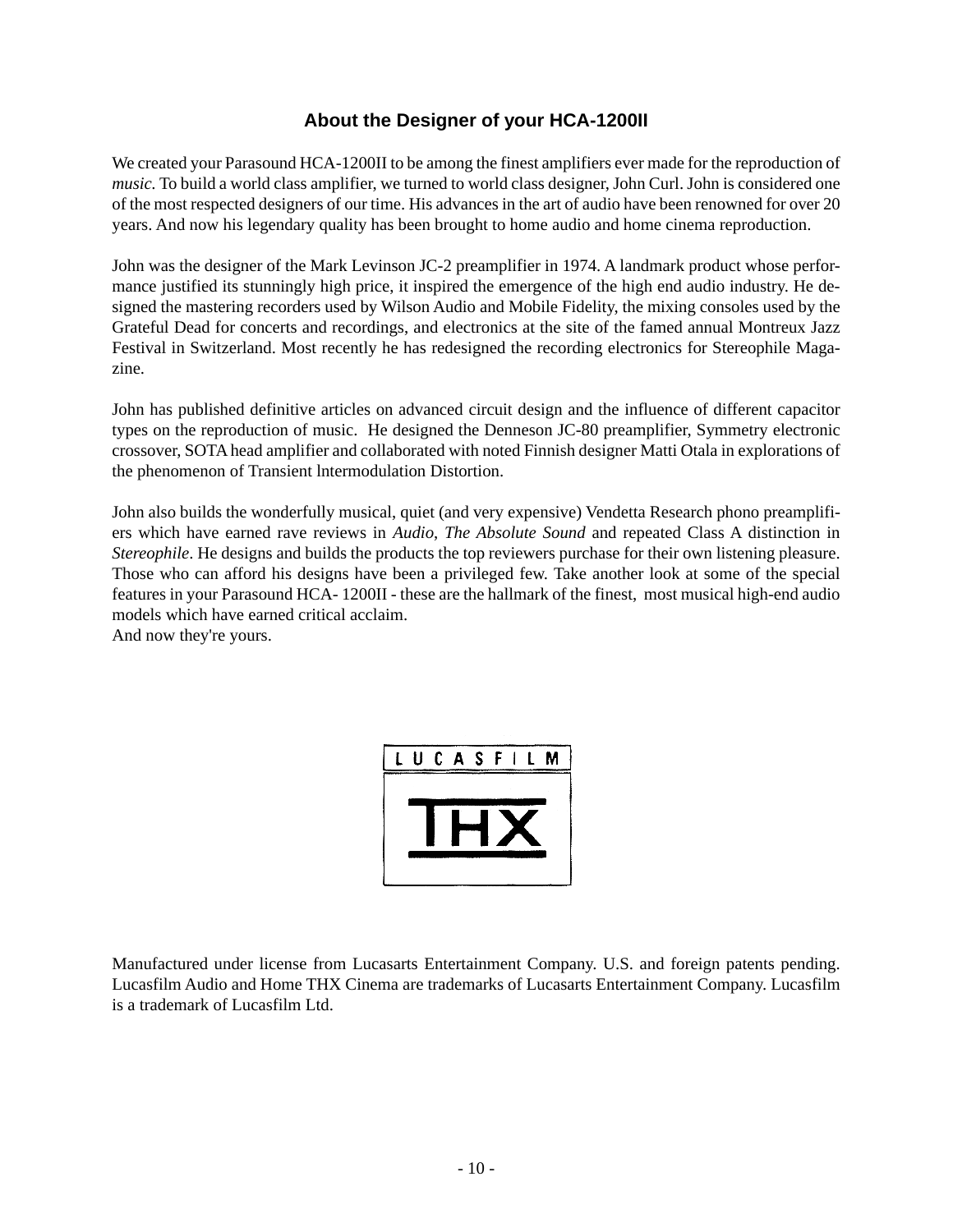### **Parasound Limited Warranty (USA only)**

Your Parasound HCA-1200II is covered by a limited warranty against defects in materials and workmanship for a period of two years from date of purchase. This warranty is provided by the Parasound dealer where the unit was purchased. Warranty repair will be performed only when your purchase receipt is presented to validate your ownership, date of purchase and authorized status of the selling dealer. Defective parts will be repaired or replaced without charge by your authorized dealer's store or the location designated by your dealer that is authorized to service Parasound equipment. Additional information is available by calling or writing to the Service Manager, Parasound Products, Inc. to the address below. Charge for unauthorized service and transportation costs are not reimbursable under this warranty.

This warranty becomes void if the product has been damaged by alteration, misuse, accident or neglect. Alteration includes removal, obscuration or defacement of its serial number. This warranty becomes void if unit has been burned out by abusive extended testing or operation with load impedances contrary to printed instructions. This warranty applies only to units used in residential, non-commercial situations. The warrantor assumes no liability for property damage or any other incidental or consequential damage whatsoever which may result from the failure of this product. Any and all warranties or merchantability and fitness implied by law are limited to the duration of this expressed warranty.

Some states do not allow limitations on how long an implied warranty lasts, so the above limitations may not apply to you. Some states do not allow the exclusion or limitation of incidental or consequential damages, so the above limitation or exclusion may not apply to you.

This warranty gives you specific legal rights and you may also have other rights which vary state by state.

### **Please Stay in Touch**

We'd like to hear from you about your experience with your Parasound HCA-1200II. Of course we want to assist you with any questions you may have, but we'd also be thrilled to know how much you are enjoying the unit. You don't need to have a problem as an excuse to call.

Reviews on Parasound are coming in from all over the world and we continually have exciting new products in development. If you'd like us to keep you advised, just drop a line and ask to receive updates. We welcome your suggestions and look forward to hearing from you.



*Parasound Products, Inc. 950 Battery Street San Francisco, CA 94111 Tel 415 397-7100 Fax 415 397-0144*